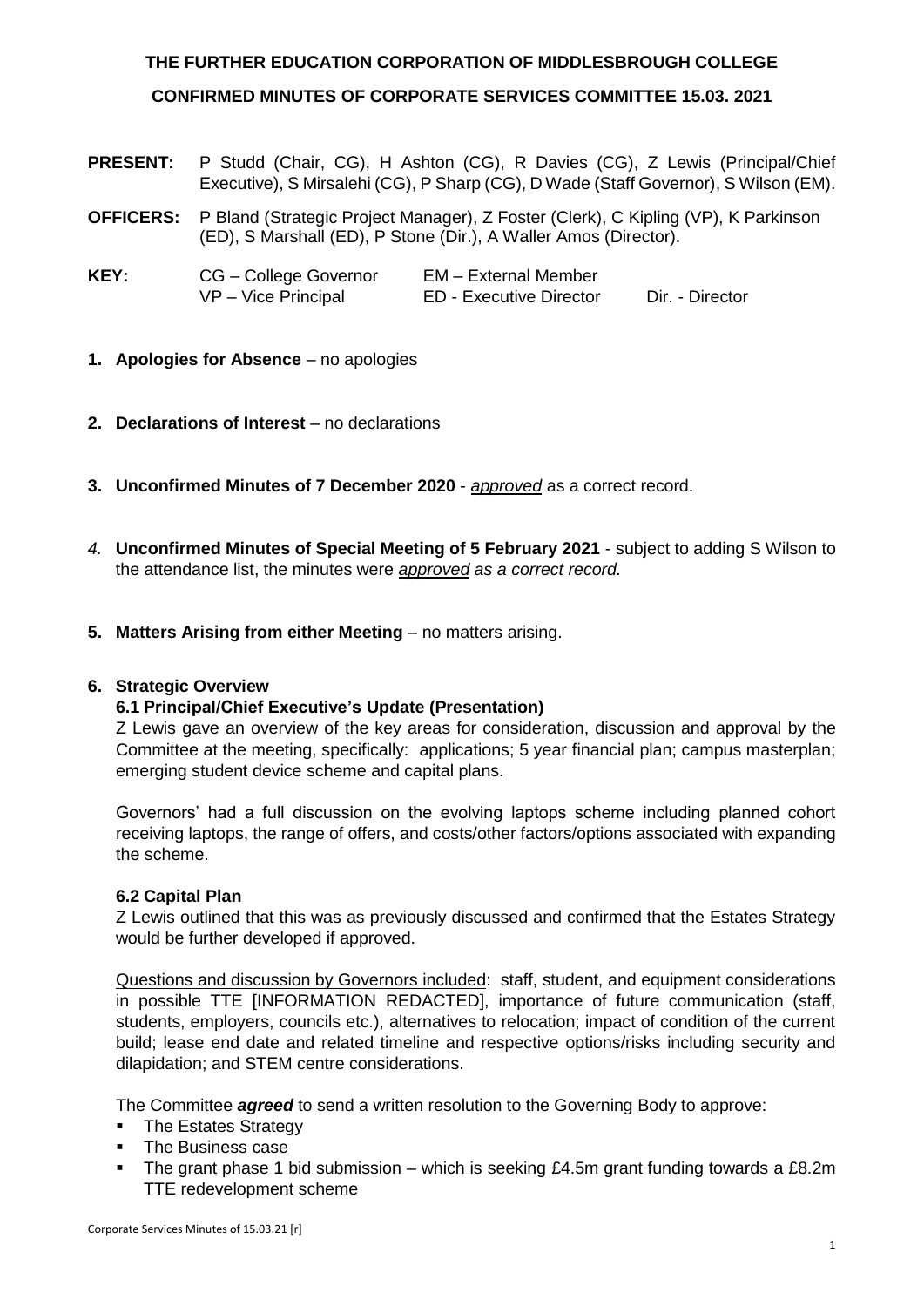• Approval to procure and appoint professional advisors who can progress the scheme to phase 2 with up to £120k (including VAT) costs being committed against the scheme

# **6.3 Strategic Projects Update**

P Bland detailed in full the status of the five capital projects for the Committee.

Discussion and questions included: tight timescales for MC6 refurb and reception work; risk related to the various projects and clarification on aspects of the T Level forecast.

## **7. Finance Matters 2020-2021**

# 7.1 **Five Year Plan High Level Considerations including Financial Health and High Level Capital Investment Proposal**

C Kipling outlined a strong financial position, Financial Health forecasting scenarios; prudent 5 year plan and full detail of the key assumptions, risks and opportunities. She also gave a positive update on any future support which may be required from Santander.

Governors' questions included: explanation of impact of salary % in financial health of colleges; 16-18 learner outlook; possible changes to adult funding arrangements; Apprenticeships in light of budget announcements; VAT refund impact on the scenarios outlined; and the robustness of income assumptions and levers to ensure Committee assurance.

The Corporate Services Committee *approved* the set of recommendations as per the report *[INFORMATION REDACTED]*.

P Studd, on behalf of the Committee, thanked the whole team on the very strong plan.

#### **7.2 Management Accounts (January 2021)**

C Kipling outlined in brief. Z Lewis then reminded the Committee of the decision of a possible further staff pay award.

The Committee discussed: the potential additional one off end of year pay award including any qualifying requirements of the pay award if given, and the timing of approval to inform staff and process any payments; and possible additional costs over the coming months (e.g. utilities).

The Management Accounts were *approved* for dissemination to the Board on 22 March 2021.

The Committee also *agreed* to seek approval, via written resolution from the Governing Body, for delegation of the decision to offer a potential additional, one off pay bonus to staff, to the Corporate Services Committee at its meeting of 5 July 2021.

#### **7.3 Subcontractors Update**

C Kipling outlined the progress within the subcontractor deliveries.

The Committee *agreed* to seek approval from the Governing Body at its meeting on 22 March of two new subcontractors, subject to due diligence.

#### **7.4 TTE International**

S Marshall gave an overview of current activities, progress and staffing.

Governors' discussion included: request for an operating P&L; achievement and integration of the TTE team; income over the past year during the pandemic and future opportunities post pandemic.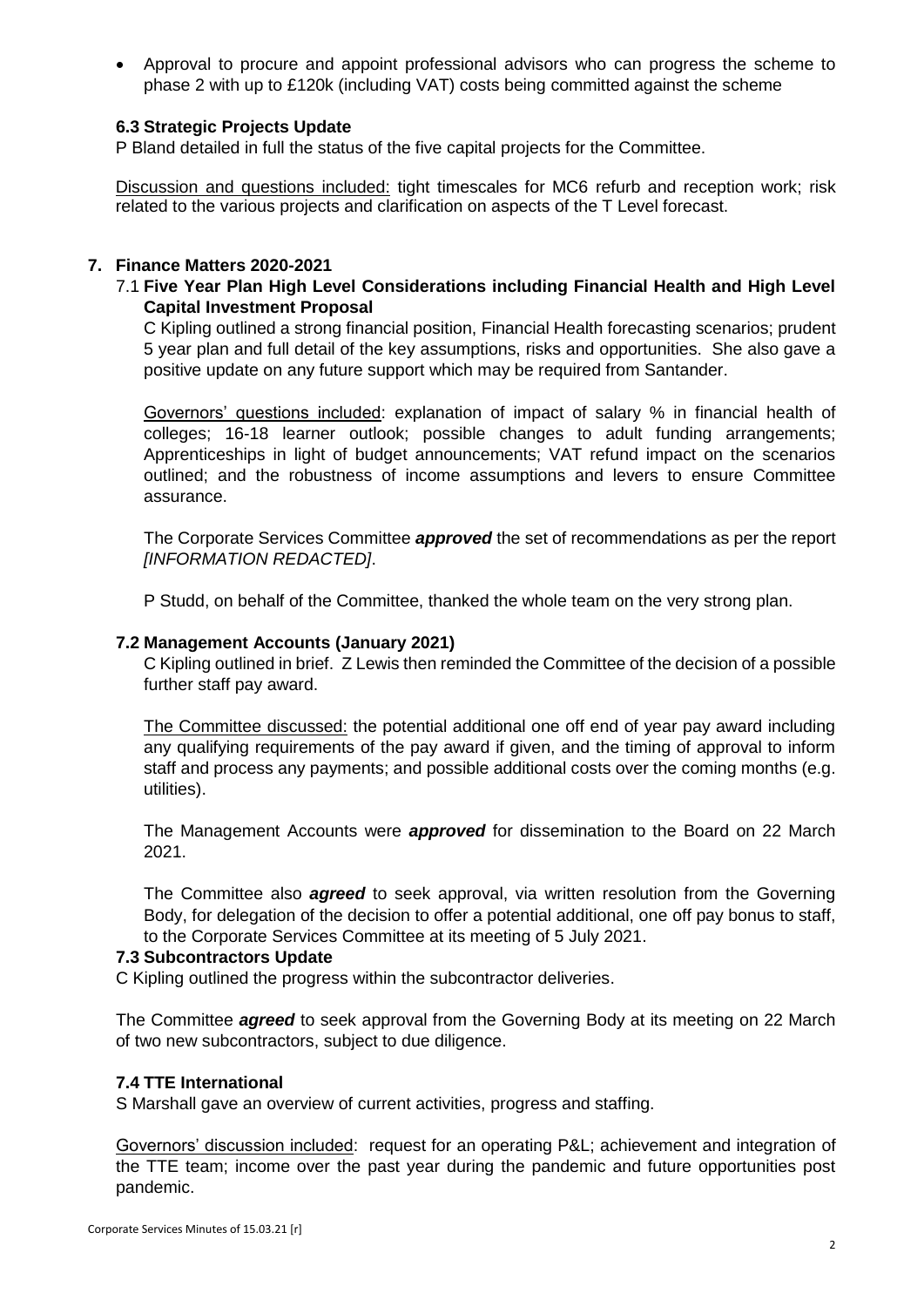*Action by S Marshall* to include an operating P&L line in the summary of activity report.

## **8. Human Resources and Workforce Development**

#### **8.1 Human Resources, WD and Payroll update report**

K Parkinson gave a comprehensive update of HR KPIs highlighting: changes in the data capture for KPIs; explanation of BAME % and reasons; Talent Pool advances and initial success; Kickstart; Spring recruitment campaign for High Level Apprenticeships; Appraisal review; roll out of SSP and future data improvements; Payroll project update; workforce development initiatives including mandatory training rebranding and improvement; and the fantastic achievement of getting ambassador status from the NE Better Health at Work Award.

Governors' discussion and questions included: strengthened data protection position; detail of the parallel run of Payroll and outcomes/actions; success of the Software for People launch and possible incentives and mechanisms to ensure staff updating; and inclusion of Covid related sickness on overall figures and of possible future indirect impact of Covid on sickness.

#### **8.2 Staff Survey**

K Parkinson detailed the excellent outcome of the most recent survey with over 93% satisfaction being reported within a higher return rate.

Governors' discussion included: exceptions and reasons; where departments have improved since the previous year; safety at work (Covid rather than behaviour); and action plan for reviewed department (which had also been considered by Standards Committee).

#### **9. Digital and Campus Services Update**

(including 9.1 IT Security Report and Action Plan) –S Marshall gave a full review since her involvement from November 2020 detailing: priority actions; Security and Building Services; IT – specifically cyber security and disaster recovery; project management plans across the whole service; Cyber Essentials and Cyber Plus requirements and support (and associated action from the Audit and Risk Committee who confirmed reduction of the scope for Cyber Essentials for one year); and 2 new future appointments.

Governors' questions and discussion followed *[INFORMATION REDACTED].*

#### **10. HE Report**

P Stone detailed the three aspects of his report in full i) OfS ongoing condition of registration C1 – Consumer Protection law and required audit to ensure value for money for students during Covid ii) Reportable Event and iii) Application for University Centre Title.

The Committee were assured of the robust approach to the ongoing consideration of registration C1 as outlined by P Stone.

The Committee also discussed the reportable event and supported the reasoning behind the proposed application for the University Centre title.

Governors appreciated the full and clear report and *agreed* to seek approval from the Governing Body (as part of the written resolution) for the following:

- To note and approve the approach to meeting Condition C1.
- To note the Ofs 'reportable' event in relation to paragraph 494 of the ongoing conditions of registration.
- To approve the application for the right to use the title 'University Centre Middlesbrough'.